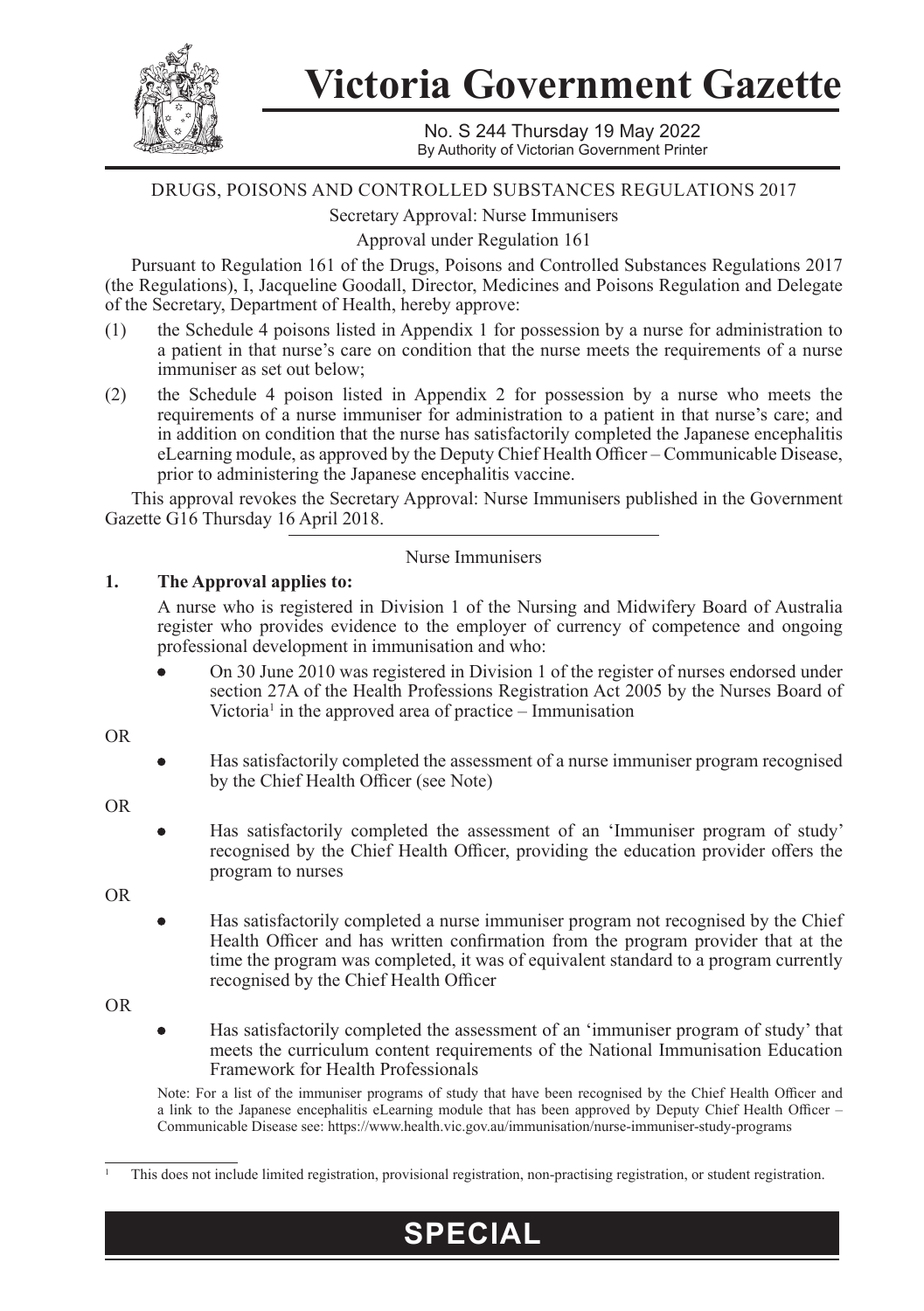## **2. The nurse may possess and administer the following Schedule 4 poisons in order to administer without supervision or instruction:**

- a. vaccines listed in Appendix 1;
- b. vaccine listed in Appendix 2 where the nurse has completed the Japanese encephalitis eLearning module; and
- c. such other Schedule 4 poisons as are necessary for the treatment of anaphylactic reactions to the vaccines.

# **2.1 The following circumstances apply:**

- a. the nurse is employed, contracted, or otherwise engaged by:
	- i. a medical practitioner;
	- ii. municipal council which employs, contracts or ensures access to a medical practitioner;

OR

- iii. health services permit holder who employs, contracts or ensures access to a medical practitioner.
- b. The medical practitioner referred in clause 2.1(a) is available to provide advice to the nurse on the use of the specified Scheduled poisons when needed.
- c. The nurse possesses and administers only the Schedule 4 poisons obtained by the medical practitioner, municipal council or health services permit holder by whom they are employed, contracted or otherwise engaged.
- d. The nurse administers the Schedule 4 poisons in:
	- i. the performance of their duties with the medical practitioner, municipal council or health services permit holder (as the case requires);
	- ii.  $\alpha$  accordance with the edition of the Australian Immunisation Handbook<sup>2</sup> that is current at the time of the vaccine administration and
	- iii. accordance with any guidelines issued by Department of Health such as the 'Approved client groups for immunisation by nurse immunisers'3 .

#### **Appendix 1: Vaccines**

#### **Generic name of vaccine**

| Diphtheria           | Haemophilus influenzae type b |
|----------------------|-------------------------------|
| Hepatitis A          | Hepatitis B                   |
| Human papillomavirus | Influenza                     |
| Measles              | Meningococcus                 |
| <b>Mumps</b>         | Pertussis                     |
| Polio                | Rotavirus                     |
| Rubella              | Streptococcus pneumoniae      |
| <b>Tetanus</b>       | Varicella                     |

Current version available online.

<sup>3</sup> Victorian Department of Health, Approved client groups for immunisation by nurse immunisers available at: https://www.health.vic.gov.au/immunisation/nurse-immunisers-approved-client-groups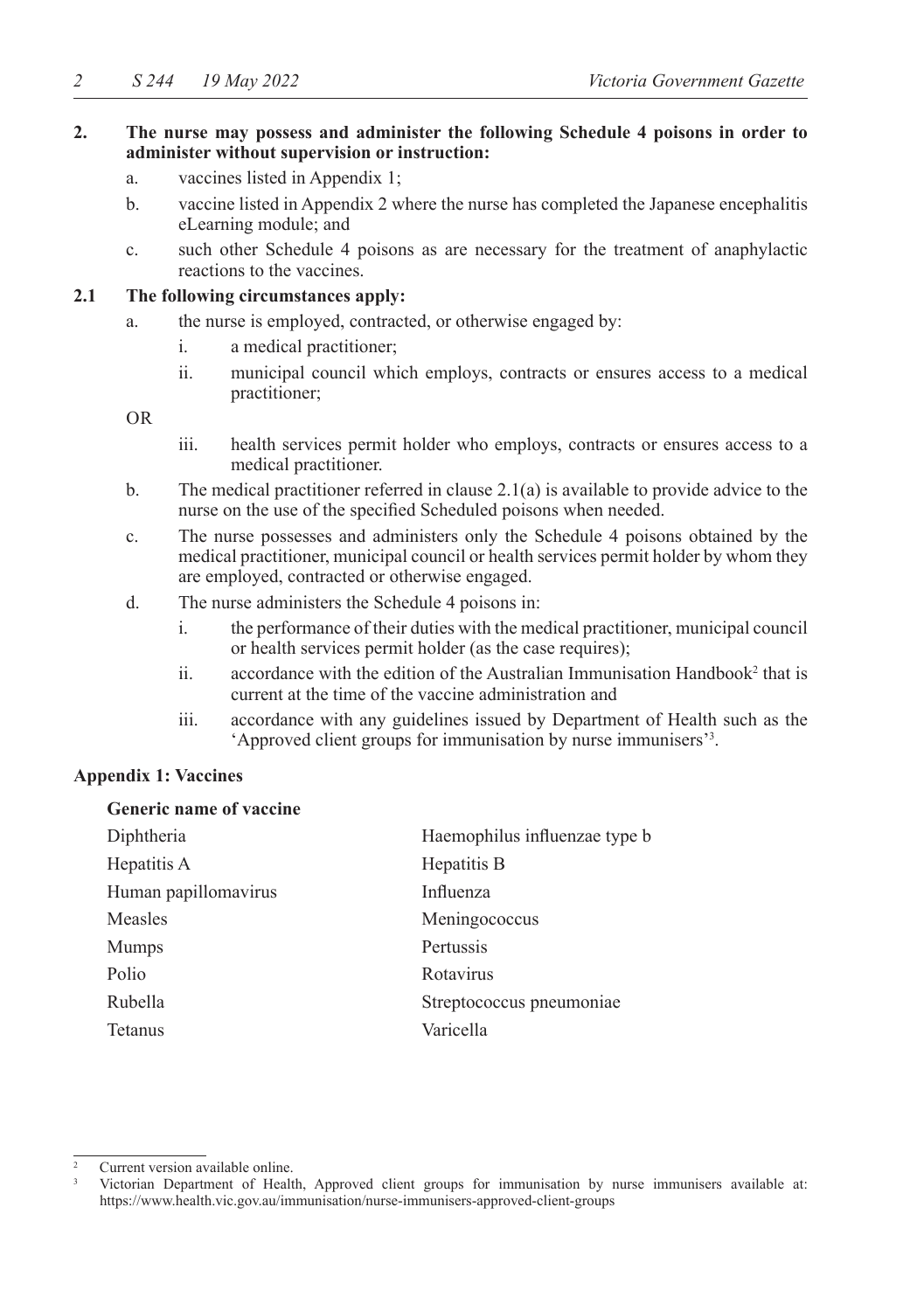| <b>Column 1: Generic name of vaccine</b> | <b>Column 2: Additional information</b>                                                                                                                                                                      |
|------------------------------------------|--------------------------------------------------------------------------------------------------------------------------------------------------------------------------------------------------------------|
| Japanese encephalitis                    | Approval is limited to people recommended<br>for vaccination as listed on the Victorian<br>Department of Health's Japanese encephalitis<br>in Victoria webpage <sup>4</sup> as amended from time to<br>time. |
|                                          | Approval does not apply to any person seeking<br>vaccination for international travel purposes.                                                                                                              |

#### **Appendix 2: Vaccine**

This approval takes effect from the date of publication in the Victoria Government Gazette. Dated 17 May 2022

# JACQUELINE GOODALL Director, Medicines and Poisons Regulation Delegate of the Secretary, Department of Health

<sup>4</sup> Victorian Department of Health, Japanese encephalitis in Victoria – Information for Health Professionals available at: https://www.health.vic.gov.au/infectious-diseases/information-for-health-professionals-japanese-encephalitis-in-victoria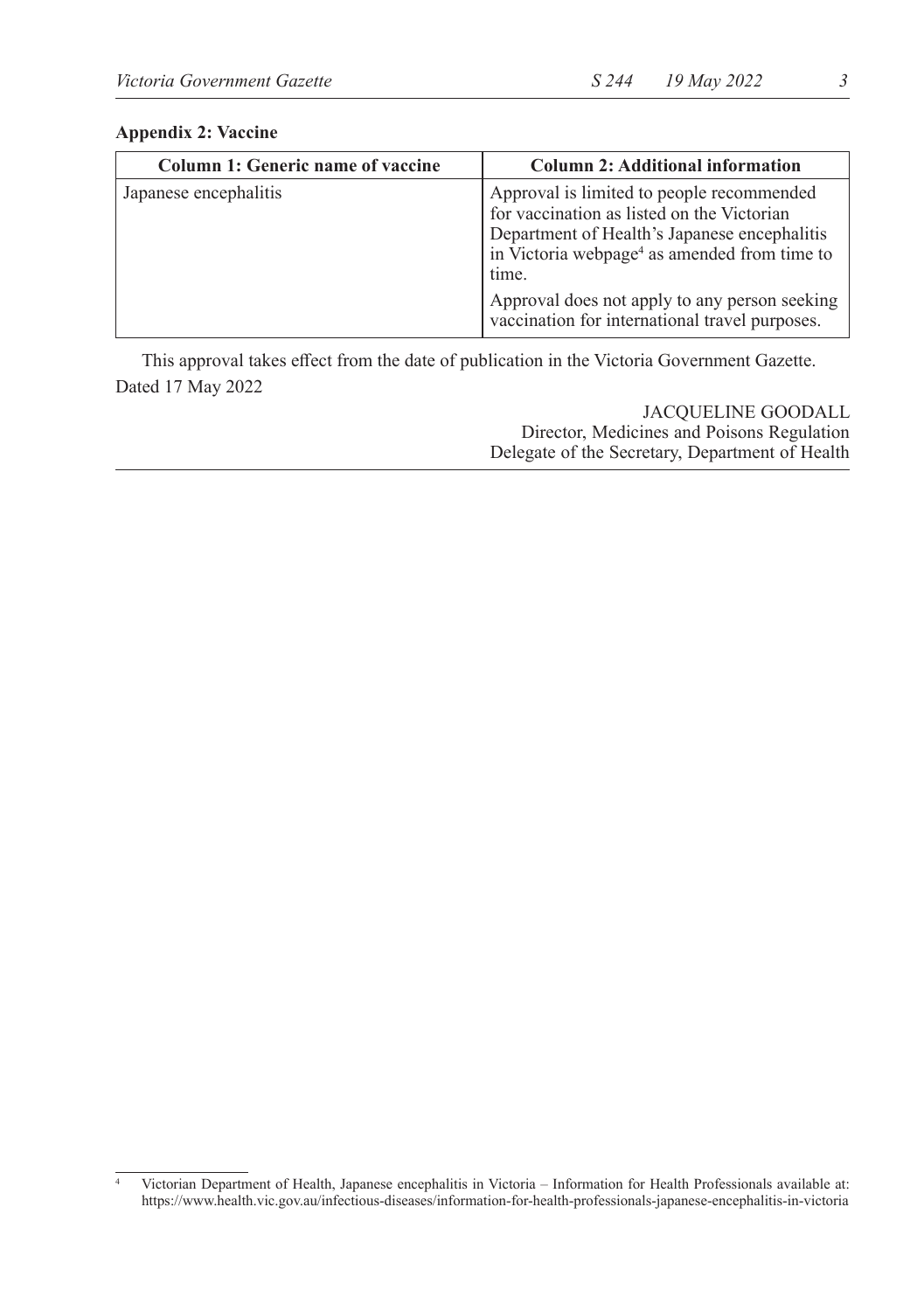# DRUGS, POISONS AND CONTROLLED SUBSTANCES REGULATIONS 2017

# Secretary Approval: Pharmacist Immuniser

# Approval under Regulation 163

Pursuant to Regulation 163 of the Drugs, Poisons and Controlled Substances Regulations 2017 (the Regulations), I, Jacqueline Goodall, Director, Medicines and Poisons Regulation and Delegate of the Secretary, Department of Health, hereby approve:

- (1) the Schedule 4 poisons listed in Appendix 1 for administration by a pharmacist on condition that the pharmacist meets the requirements of a pharmacist immuniser as set out below;
- (2) the Schedule 4 poison listed in Appendix 2 for administration by a pharmacist who meets the requirements of a pharmacist immuniser, and in addition on condition that the pharmacist has satisfactorily completed the Japanese encephalitis eLearning module, as approved by the Deputy Chief Health Officer – Communicable Disease, prior to administering the Japanese encephalitis vaccine.

This approval revokes the Secretary Approval Pharmacist Immuniser published in the Government Gazette G10 Thursday 12 March 2020.

#### Pharmacist Immuniser

#### **1. This approval applies to:**

a pharmacist who at the time of the administration of the Schedule 4 poisons<sup>1</sup> holds general registration with the Pharmacy Board of Australia<sup>2</sup> and:

(a) Has satisfactorily completed the assessment of an 'Immuniser program of study' recognised by the Chief Health Officer (see Note);

#### OR

- (b) Has satisfactorily completed the assessment of an 'Immuniser program of study' that meets the curriculum content requirements of the National Immunisation Education Framework for Health Professionals; and
- (c) Has recency of practice and continuing professional development in immunisation (as defined from time to time by the Pharmacy Board of Australia);

#### OR

- (d) Is currently completing clinical practice in a hospital, pharmacy, pharmacy depot, general practice or immunisation clinic as part of an 'Immuniser program of study' recognised by the Chief Health Officer under the direct supervision of a:
	- (i) medical practitioner;
	- (ii) nurse practitioner;
	- (iii) 'Nurse Immuniser'<sup>3</sup> that is compliant with Regulation 8(1) of the Drugs, Poisons and Controlled Substance Regulations 2017; or
	- (iv) Pharmacist that is compliant with Regulation 99(c) of the Drugs, Poisons and Controlled Substances Regulations 2017;

#### AND

- (e) Holds a current first aid certificate (to be updated every three years); and
- (f) Holds a current cardiopulmonary resuscitation certificate (to be updated annually).

Note: For a list of the immuniser programs of study that have been recognised by the Chief Health Officer and a link to the Japanese encephalitis eLearning module that has been approved by Deputy Chief Health Officer – Communicable Disease see: https://www.health.vic.gov.au/immunisation/programs-of-study

<sup>&</sup>lt;sup>1</sup> Included in Schedule 4 of the Poisons Standard.

<sup>2</sup> This does not include limited registration, provisional registration, non-practising registration, or student registration.

<sup>3</sup> 'Nurse Immuniser' is a nurse acting in accordance with a Secretary Approval to administer certain vaccines.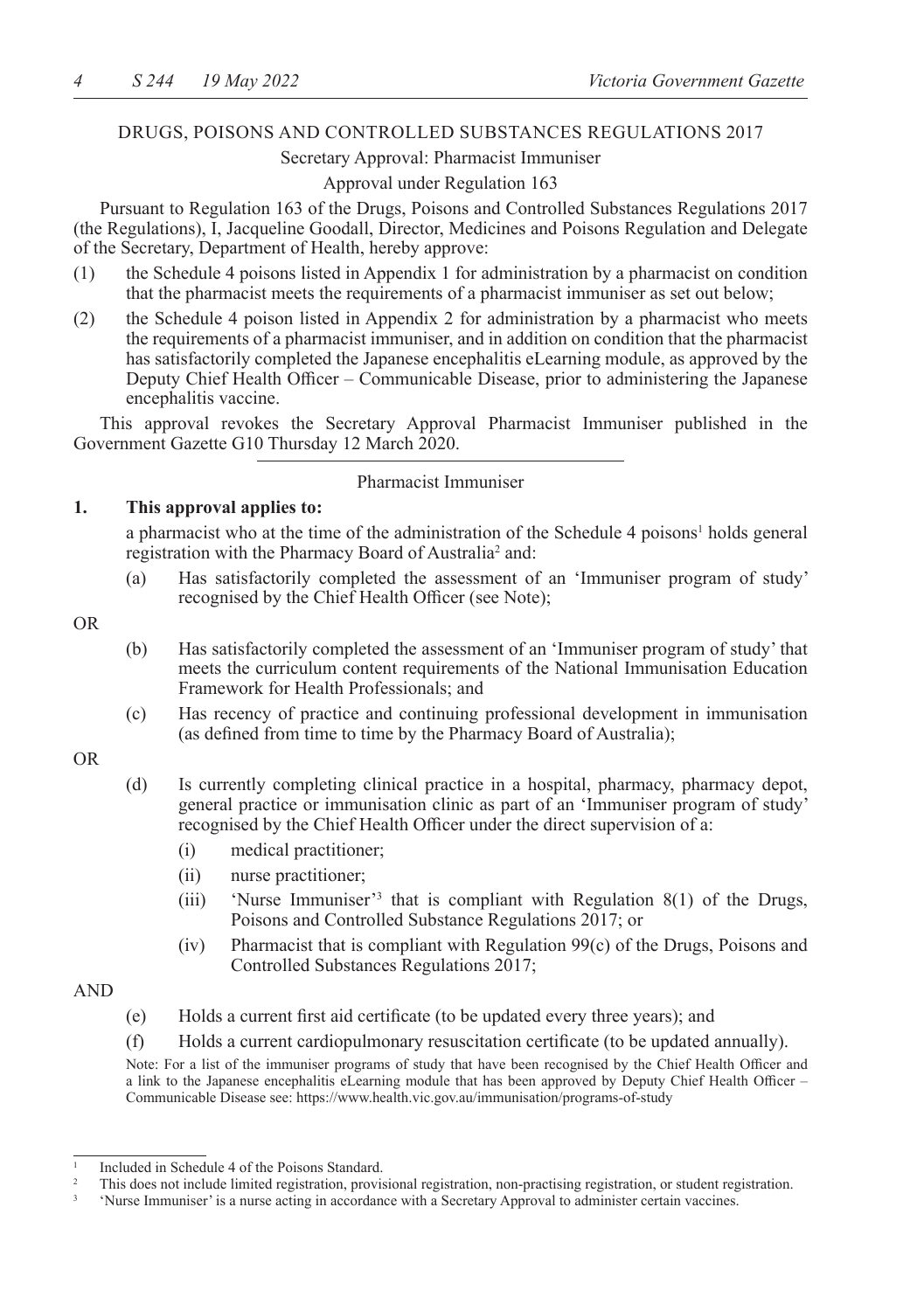#### **2. The pharmacist may administer the following Schedule 4 poisons:**

- 1. vaccines listed in Appendix 1 to persons set out in the corresponding entry in column 2, subject to the corresponding exclusions in column 3;
- 2. vaccine listed in Appendix 2 where the pharmacist has completed the Japanese encephalitis eLearning module, to persons listed in column 2, subject to the exclusions in column 3.

## **3. The following circumstances apply:**

# **(a) The premises on which a pharmacist administers the Schedule 4 poisons must:**

- **(i) be one of the following premises**:
	- (I) A hospital; or
	- (II) A pharmacy as defined in the **Pharmacy Regulation Act 2010**; or
	- (III) A pharmacy depot, as defined in the **Pharmacy Regulation Act 2010**, that is a stand-alone business in premises owned or leased by the licensee of the related pharmacy;

OR

- (IV) Be a mobile or outreach service of one of the premises referred to in paragraphs  $3(a)(i)(I)$ , (II) or (III) because the pharmacist administering the vaccines owns, is employed or otherwise engaged by the business referred to in paragraphs  $3(a)(i)(I)$ ,  $(II)$  or  $(III)$  and sources the vaccines from those premises.
- **(b) Any premises referred to in paragraphs 3(a)(i)(I), (II) or (III) on which a pharmacist administers a Schedule 4 vaccine must** meet the guidelines for facilities for immunisation services described in the *Victorian Pharmacy Authority Guidelines*  that are current at the time of the administration.

#### **(c) All pharmacists administering Schedule 4 poisons:**

- (i) must do so in accordance with:
	- (I) The edition of the *Australian Immunisation Handbook*<sup>4</sup> that is current at the time of the administration; and
	- (II) The edition of the *National Vaccine Storage Guidelines: Strive for 5*<sup>4</sup> that is current at the time of the administration; and
- (ii) must ensure that at least one other staff member that holds a current first aid and cardiopulmonary resuscitation certificate is on duty in the pharmacy when the Schedule 4 poisons are administered and for a minimum period of 15 minutes afterwards, where administering on premises defined in paragraphs  $3(a)(i)(I)$ ,  $(II)$  or  $(III)$ .

Note: Pharmacists who administer Schedule 4 poisons, as listed in Appendix 1 and Appendix 2, are referred to the edition of the *Victorian Pharmacist-Administered Vaccination Program Guidelines* current at the time of administration and issued by the Department of Health, which apply to the administration of all government-funded vaccines by pharmacists. These guidelines contain best practice guidance for the administration of all vaccines listed in Appendix 1 and 2 (whether government funded or not) by pharmacists.

Note: Pharmacists are permitted to possess and administer Schedule 3 poisons pursuant to Regulation 141 of the Regulations. Accordingly, pharmacists are permitted to possess and administer Schedule 3 Poisons that are necessary for the treatment of anaphylactic reactions to the vaccine. Those Schedule 3 Poisons should be kept on hand and utilised should they be required at the time the vaccine is administered.

Current version available online.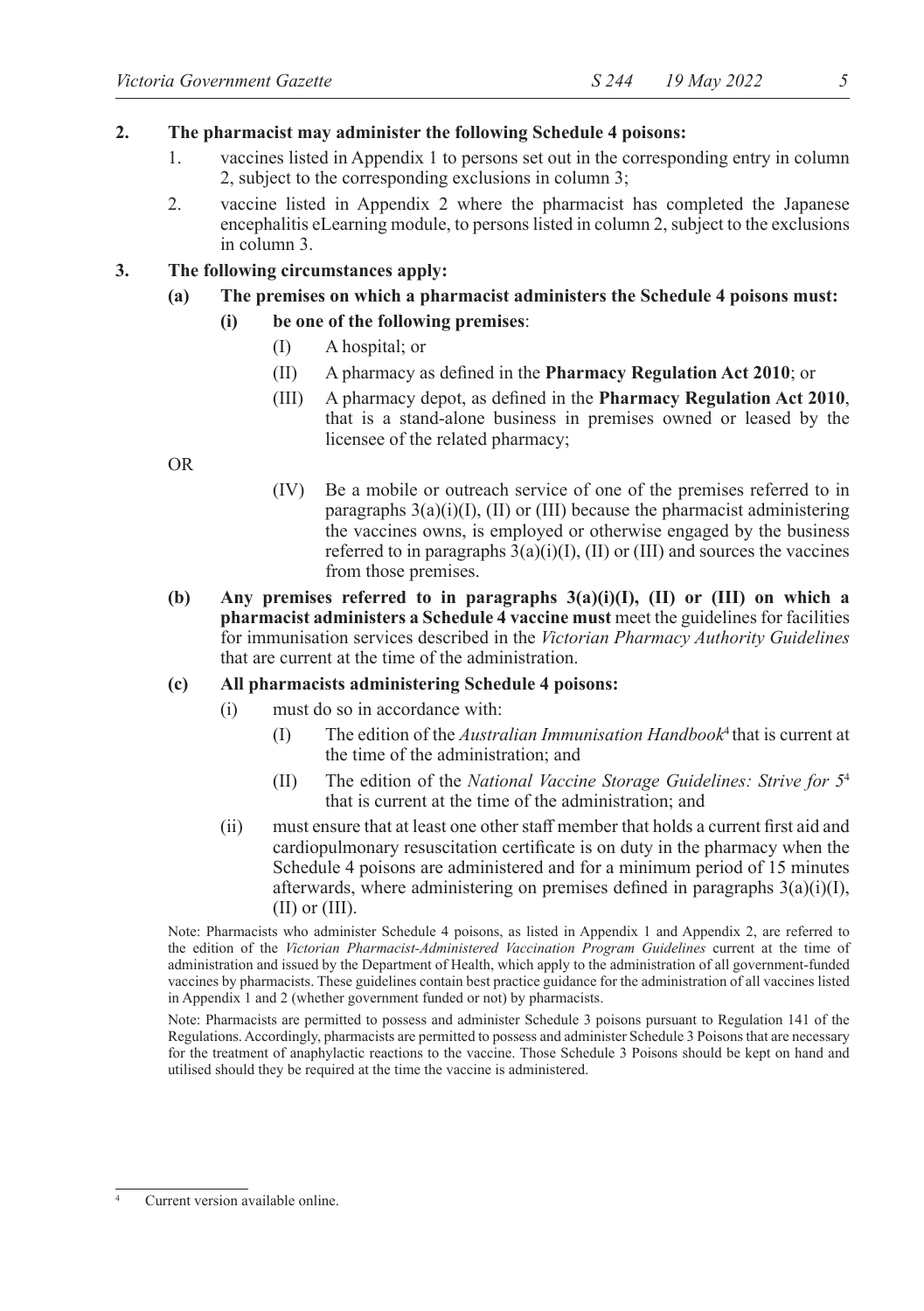# **Appendix 1**

| Column 1:<br><b>Generic name</b>           | Column 2:<br>Approval for pharmacists to<br>vaccinate with this vaccine<br>applies to                                 | Column 3:<br>Approval for pharmacists to<br>vaccinate with this vaccine<br>excludes                                                                                                                                                                                                                                                                                                                                                                                                                                                                      |  |
|--------------------------------------------|-----------------------------------------------------------------------------------------------------------------------|----------------------------------------------------------------------------------------------------------------------------------------------------------------------------------------------------------------------------------------------------------------------------------------------------------------------------------------------------------------------------------------------------------------------------------------------------------------------------------------------------------------------------------------------------------|--|
| Influenza vaccines                         | Vaccination of people aged<br>$\bullet$<br>5 years and over, excluding<br>those circumstances listed in<br>Column 3.  | Vaccination for travel purposes <sup>5</sup> ;<br>$\bullet$<br>Vaccination of people aged<br>4 years and under;<br>Vaccination of people with<br>contraindications defined in the<br>current edition of the Australian<br>Immunisation Handbook <sup>4</sup> .                                                                                                                                                                                                                                                                                           |  |
| Pertussis-containing<br>vaccines           | Vaccination of people aged<br>15 years and over, excluding<br>those circumstances listed in<br>Column 3.              | Vaccination for travel purposes <sup>5</sup> ;<br>$\bullet$<br>Vaccination of people aged<br>14 years and under;<br>Vaccination for the express<br>purpose of achieving immunity<br>against diphtheria, tetanus or<br>poliomyelitis <sup>6</sup> ;<br>Vaccination of people that are<br>contacts in the event of a case of<br>pertussis, unless directed by the<br>Department of Health <sup>7</sup> ; or<br>Vaccination of people with<br>contraindications defined in the<br>current edition of the Australian<br>Immunisation Handbook <sup>4</sup> . |  |
| Measles-mumps-<br>rubella vaccine<br>(MMR) | Vaccination of people aged<br>$\bullet$<br>15 years and over, excluding<br>those circumstances listed in<br>Column 3. | Vaccination for travel purposes <sup>5</sup> ;<br>$\bullet$<br>Vaccination of people aged<br>$\bullet$<br>14 years and under;<br>Vaccination of people with<br>$\bullet$<br>contraindications defined in the<br>current edition of the Australian<br>Immunisation Handbook <sup>4</sup> .                                                                                                                                                                                                                                                                |  |
| Meningococcal<br>$\rm{ACWY}$               | Vaccination of people aged<br>$\bullet$<br>15 years and over, excluding<br>those circumstances listed in<br>Column 3  | Vaccination for travel purposes <sup>5</sup> ;<br>$\bullet$<br>Vaccination of people aged<br>$\bullet$<br>14 years and under;<br>Vaccination of people with<br>$\bullet$<br>contraindications defined in the<br>current edition of the Australian<br>Immunisation Handbook <sup>4</sup> .                                                                                                                                                                                                                                                                |  |

<sup>5</sup> Travel medicine is a specialist area that is outside the scope of this approval.

Pertussis vaccine is only available in Australia in combination with diphtheria and tetanus, or diphtheria, tetanus and poliomyelitis.

<sup>7</sup> A case of this vaccine-preventable disease is notifiable to the Department of Health under the Public Health and Wellbeing Regulations 2019. The Department of Health will advise on management of the case and contacts.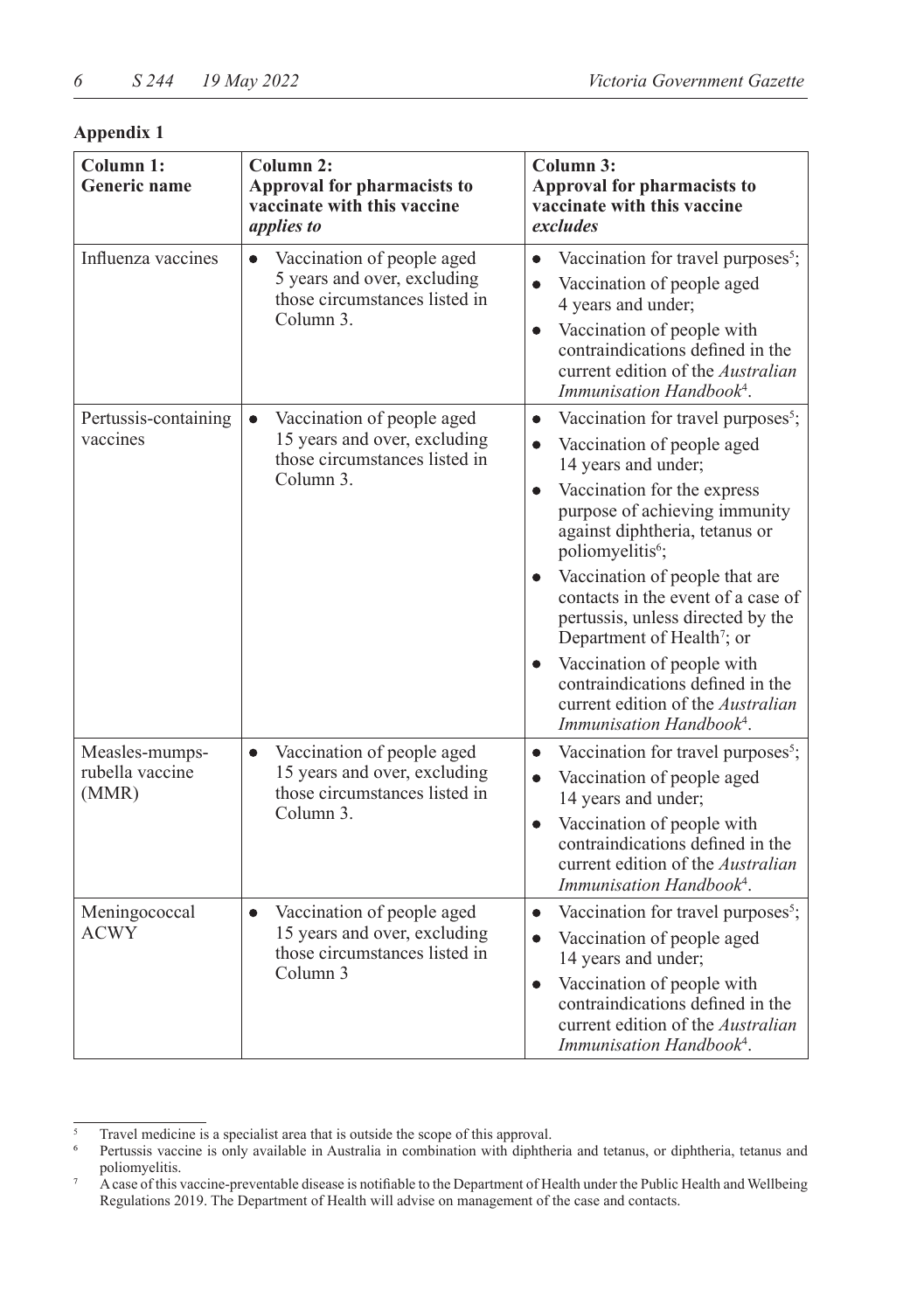# **Appendix 2**

| Column 1:<br><b>Generic name</b>    | Column 2:<br>Approval for pharmacists to<br>vaccinate with this vaccine<br><i>applies to</i>                                                                                                                        | Column 3:<br>Approval for pharmacists to<br>vaccinate with this vaccine<br>excludes                                                                                                                                                                                                                                 |
|-------------------------------------|---------------------------------------------------------------------------------------------------------------------------------------------------------------------------------------------------------------------|---------------------------------------------------------------------------------------------------------------------------------------------------------------------------------------------------------------------------------------------------------------------------------------------------------------------|
| Japanese<br>encephalitis<br>vaccine | Vaccination of people that are<br>recommended for vaccination<br>as listed on the Victorian<br>Department of Health's<br>Japanese encephalitis in<br>Victoria website <sup>8</sup> as amended<br>from time to time. | • Vaccination for people not<br>recommended for vaccination<br>• Vaccination for travel<br>purposes <sup>5</sup><br>Vaccination of people aged<br>4 years and under;<br>Vaccination of people with<br>contraindications defined<br>in the current edition of the<br><b>Australian Immunisation</b><br>$Handbook4$ . |

This approval takes effect on the date of publication in the Government Gazette. Dated 19 May 2022

> JACQUELINE GOODALL Director, Medicines and Poisons Regulation Delegate of the Secretary, Department of Health

<sup>8</sup> Victorian Department of Health, Japanese encephalitis in Victoria – Information for Health Professionals available at: https://www.health.vic.gov.au/infectious-diseases/information-for-health-professionals-japanese-encephalitis-in-victoria